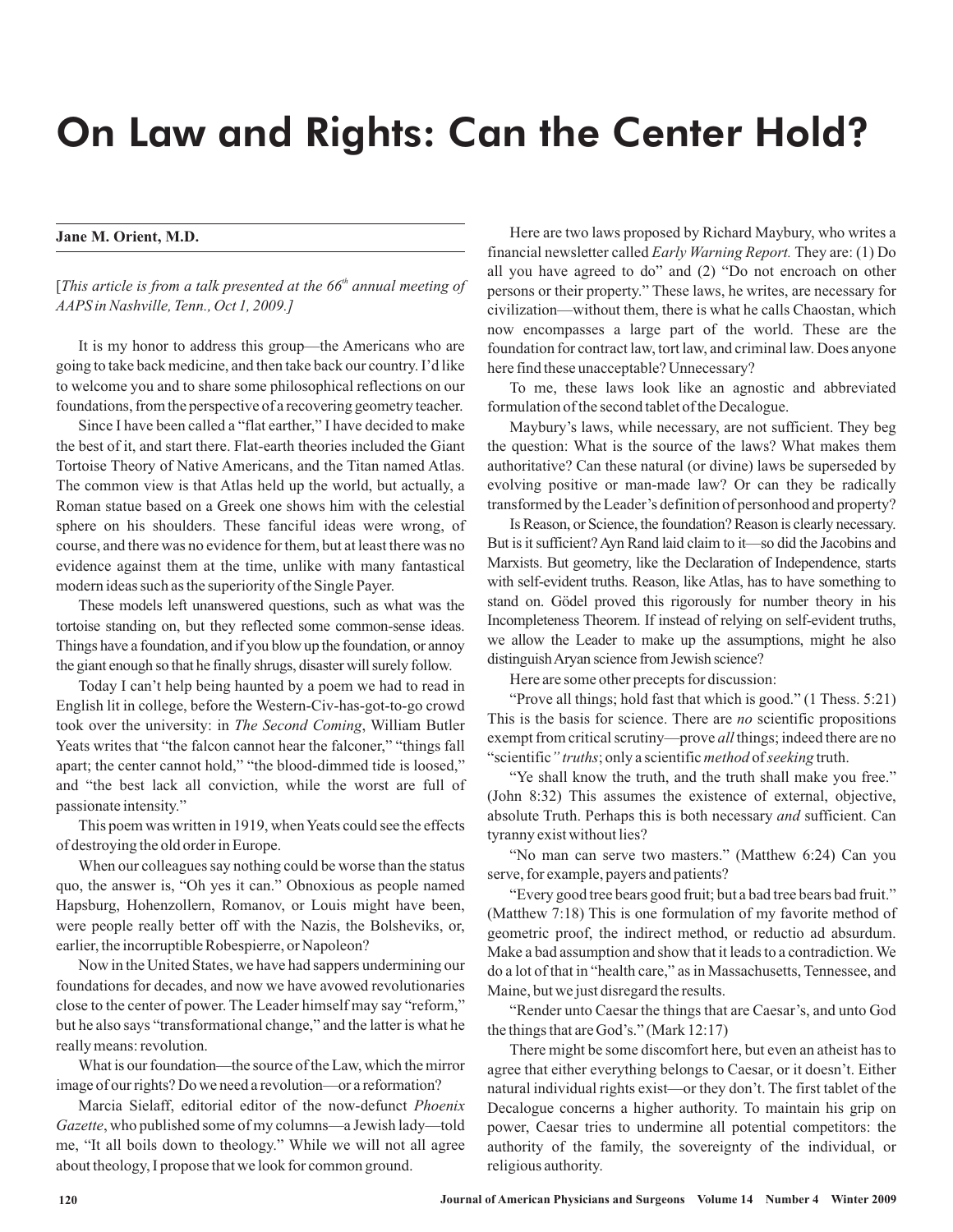I assume that everybody here recognizes the source of these precepts, although present-day students in government schools might not have heard them; these days they might be too busy singing an ode to Obama to the tune of *The Battle Hymn of the Republic*.

Where does organized medicine stand on our foundations? To join theAMAin 1999, one had to sign a statement that one endorsed the Principles of Medical Ethics. Principle #3 stated: "A physician shall respect the law and also recognize a responsibility to seek changes in those requirements that are contrary to the best interest of the patient."

It seemed to me that, like the new Physician Charter and the various substitutes for the Oath of Hippocrates, the AMA accepts the proposition that physicians are servants of the State. They may have a responsibility to try to change laws that are not in the best interest of their patients, but until the law changes, "it's the law," as Jerry Cruncher said in *A Tale of Two Cities*—even if the law is an ass, as Mr. Bumble said in Dickens's Oliver Twist.

So after I got my recruitment letter and application form, I wrote to then President-Elect Stormy Johnson, reputedly one of the best friends of private medicine, to ask, "What does this mean?" What if the law requires me to do something unethical, such as harming a patient? Is there *ever* any circumstance in which a physician has the responsibility to disobey the law?

I never got a direct answer to that question.

To join the AMA now you have to endorse the whole complex code of medical ethics, which fills an entire book. The AMA has admitted that "in some cases, the law mandates unethical conduct. In general, when physicians believe a law is unjust, they should work to change the law. In exceptional circumstances of unjust laws, ethical responsibilities should supersede legal obligations." These circumstances are said to be extremely rare. And what does "unjust" mean?—"disparate results"?

Results of the war to date: The AMA is pouring millions of dollars into politicians'coffers, and medicine is losing.

Why? Here is an answer to the question of why Israel is losing, by Robert Aumann, a Nobel laureate economist, unfortunately far less popular than Paul Krugman.Aumann fled to NewYork with his parents 2 weeks before Kristallnacht. He founded the Center for the Study of Rationality at Hebrew University and the Game Theory Society. He developed a rigorous mathematical foundation for how to get beyond the predatory zero-sum games of socialism to the positive-sum games of the Golden Rule, in which the good fortune of one also benefits others. The game theory he developed explains why free-enterprise capitalism works.

Aumann spoke at a 2008 Toronto conference on "Israel at Sixty," and took his text from the story of Jacob wrestling with the angel. This statement is from the question and answer period:

"Nothing is holy to us. Not the Golan Heights. Not Jerusalem. Not Tel Aviv. Nothing is holy to us. We do not have any red lines. Nothing at all.And because nothing is holy to us, we are going to be left with nothing if we continue this way." **1**

The world's pre-eminent proponent of mathematical rationality concludes that the rational man has to take a stand, with religious fervor. As George Gilder summarized his view: "Immovable convictions are often termed religious. In some sense, they transcend reason and partake of the domain of faith. The rational man at some point has to make a religious stand. He has to make a commitment by declaring some entity as holy."<sup>1</sup>

So what do we do? We're not for the status quo, which is an incremental slide into socialism. We need a reformation. We have examples: the Protestant Reformation, the Catholic Counterreformation, and, I would argue, the United States of America. All the reformers could be branded as "fundamentalists": they looked at the foundations and saw that they were good, but that men had gone astray. America's Founding Fathers wanted to preserve and protect the rights of Englishmen, not trash English traditions—in stark contrast to the Jacobins in France. Sometimes reform came to a declaration of independence—Protestants declared independence from the Pope, and American Founders from England.

Unfortunately, the Reformation in Europe had a lot of casualties: one of the key insights of our Founding Fathers was to forbid laws "respecting an establishment of religion," thereby keeping government troops and weapons out of religious disputes.

We do not and would not advocate an armed insurrection which would be futile in any case. Now the government is armed with attack helicopters, F-16s, cruise missiles, and so on, and having seen a tank on East Fifth Street in Tucson, in front of my house, I see no reason to assume these would not be used againstAmericans.

Our methods must be peaceful, and it is critical for us to take the moral high ground. Complaining that we are underpaid, or just pointing out the obvious fact that free markets work, will not bring us to victory. Neither will union tactics—which require us to abandon the moral high ground. Even if we all "went on vacation" for a couple of days—and we won't—what would we do next? Come back into the kennel as soon as they throw us a bone?

We should re-read Anna Scherzer's 1993 talk on lessons from the Holocaust Museum. Jews in the ghetto were in denial about what was coming. They told themselves that they were needed. "Let us not be so smug," Dr. Scherzer advised.<sup>2</sup> The elite really does not care about the type of medical care available to the masses, and there will be enough collaborators to care for the apparatchiks.

Gandhi urged noncooperation—as AAPS has since 1943. It is time for all ethical physicians to deprive the system of its presumed moral legitimacy. As things have developed incrementally, it has been easy to rationalize cooperation, and hard to draw a red line. The AMA, in voting down a call for nonparticipation in 1965,<sup>3</sup> said that doctors should not abandon their patients. This was a hypocritical, self-serving misrepresentation of the call: which was to refuse the government money but still care for patients, accepting direct payment only and providing charity where needed.

In case you don't have enough sins of your own, a Catholic examination of conscience provides a list of nine ways to be an accessory to another's sin. These are: by counsel, by command, by consent, by concealment, by partaking, by provocation, by praise (or flattery), by silence, or by defense of the ill done. What about the sins of extorting money from some citizens for the benefit of others, or entering a contract with a third party such that the doctor has a conflict of interest? These also include ways to be an accessory to crime under the law, or to enable drug or alcohol—or government—dependency. Of course, accessories may be relatively innocent because of duress or necessity.

Can we accept money tainted by the Medicare Madoff scheme, without being an accessory to theft and fraud? I saw my red line in 1990, when doctors had to file the form asking for the money. Before that, I had only benefited from it indirectly.